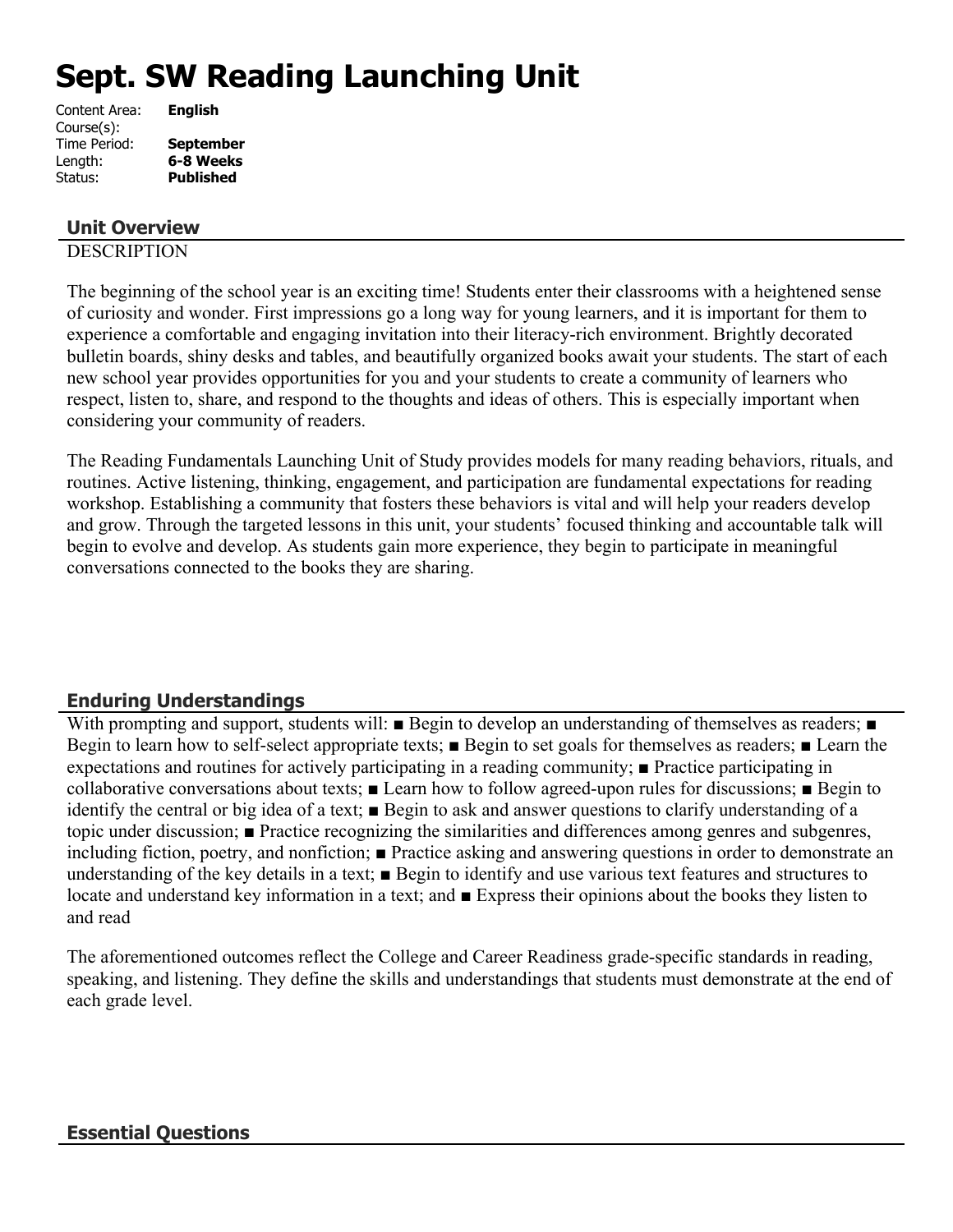# **Instructional Strategies & Learning Activities**

Interactive Read-Aloud and Shared Reading Lessons

Lesson 1: Listen . . . Share . . . Read uses all of the mentor texts from the unit. Rationale: Readers listen to books, share ideas, and learn skills and strategies to help them read. Students will learn what it means to be part of a community that values listening, sharing, learning, and reading. Common Core State Standards: RL.K.6, RL.K.1, RL.K.2, RL.K.3, RL.K.5, RL.K.7, RL.K.10, SL.K.1, SL.K.2, SL.K.6, L.K.6, RF.K.1, RF.K.4 Skills and Strategies: Text and Genre Features/Structure, Using Schema, Speaking to Communicate, Listening and Responding, Engaging in Discussion/ Collaborating

Lesson 2: Counting Words, Finding Spaces uses "The Itsy Bitsy Spider" from the Launching Shared Texts. Rationale: Readers put letters together to read words. Words are separated by spaces to help us read. Students will be able to identify the difference between letters and words. They will count the number of letters in a word and count the number of words in a line. Common Core State Standards: RF.K.1, RF.K.3, RL.K.10, SL.K.1, SL.K.6, L.K.6, RF.K.2, RF.K.4 Skills and Strategies: Text and Genre Features/Structure, Using Schema, Reading Foundational Skills: Print Concepts and Features, Speaking to Communicate, Listening and Responding, Engaging in Discussion/ Collaborating

Lesson 3: Listening and Thinking During Reading Workshop uses Wild About Books by Judy Sierra. Rationale: Reading workshop is a special time of the day when students gather to learn about the ways they will develop and grow as readers. Students will listen to a read-aloud while also practicing the routines, structure, and expectations for reading workshop. Common Core State Standards: RL.K.5, RL.K.10, RI.K.5, SL.K.1, SL.K.4, SL.K.6, L.K.6, RF.K.1, RF.K.4 Skills and Strategies: Text and Genre Features/Structure, Using Schema, Making Inferences, Speaking to Communicate, Listening and Responding, Engaging in Discussion/Collaborating

Lesson 4: Direction, Match, Sweep uses "The Itsy Bitsy Spider" from the Launching Shared Texts. Rationale: Readers begin reading words at the top of the page and move across the words from left to right, demonstrating one-to-one match. When they come to the end of a line, they move down to the next line, sweeping back to the first word at the left side of the page. Students will be able to match print from left to right and from top to bottom of the page. Common Core State Standards: RF.K.1, RF.K.2, RF.K.3, RL.K.10, SL.K.1, SL.K.6, L.K.6, RF.K.4 Skills and Strategies: Text and Genre Features/Structure, Using Schema, Visualizing, Reading Foundational Skills: Print Concepts and Features, Speaking to Communicate, Listening and Responding, Engaging in Discussion/ Collaborating

Lesson 5: Who Am I As a Reader? uses But Excuse Me That Is My Book by Lauren Child. Rationale: Beginning readers think about the kinds of books they enjoy reading, the locations they like to read in, and the people they like to read with. Students will begin to think about and develop their own reading identities by reflecting on themselves as readers. Common Core State Standards: RL.K.5, RL.K.7, RL.K.10, SL.K.1,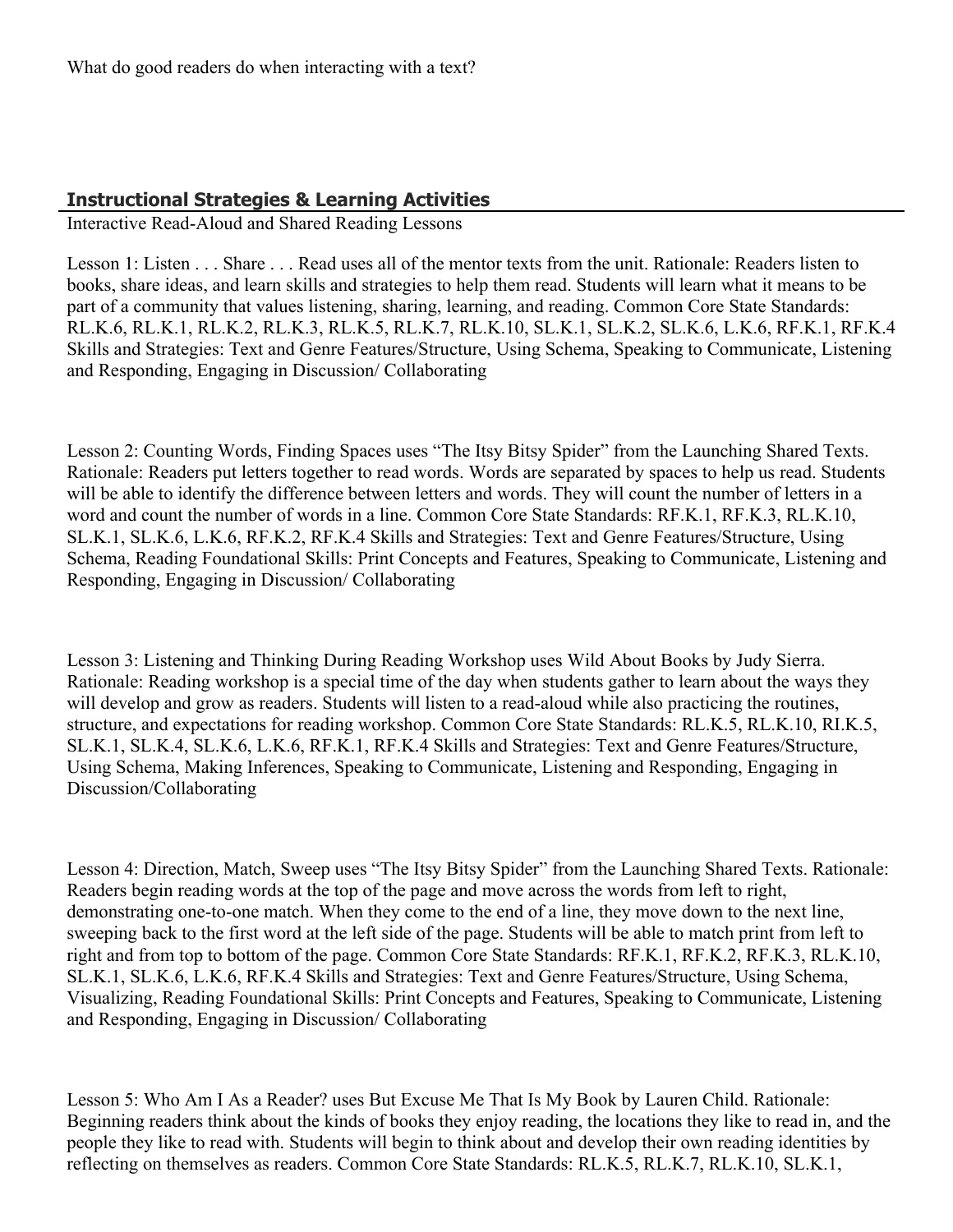Lesson 6: Reading the Pictures uses "Catch the Moon: An Action Rhyme" by Jeanne Kaufman from Highlights High Five from the Launching Shared Texts. Rationale: Readers use pictures to help them read the words and make meaning of a text. Students will be able to study the pictures to help them figure out the words on the page and understand the text. Common Core State Standards: RL.K.6, L.K.4, RF.K.1, RF.K.2, RF.K.3, RL.K.7, RL.K.10, SL.K.1, SL.K.6, L.K.6, RF.K.4 Skills and Strategies: Text and Genre Features/Structure, Visualizing, Monitoring and Repairing Comprehension, Finding Word Meaning (Vocabulary), Reading Foundational Skills: Print Concepts and Features, Speaking to Communicate, Listening and Responding, Engaging in Discussion/Collaborating

Lesson 7: Exploring the World of Books uses Wild About Books by Judy Sierra, But Excuse Me That Is My Book by Lauren Child, and Apples by Gail Gibbons. Rationale: Readers use their own identities and background knowledge to help them search for and discover a variety of texts across different genres. Students will listen and learn about the different genres available to them as developing readers. Common Core State Standards: RI.K.2, RI.K.10, RL.K.1, RL.K.2, RL.K.3, RL.K.5, RL.K.10, RI.K.1, SL.K.1, SL.K.2, SL.K.3, SL.K.6, L.K.6, RF.K.1, RF.K.4 Skills and Strategies: Text and Genre Features/Structure, Using Schema, Engaging in Discussion/Collaborating

Lesson 8: The Words We Know uses "Catch the Moon: An Action Rhyme" by Jeanne Kaufman from Highlights High Five from the Launching Shared Texts. Rationale: Readers identify and practice highfrequency words so that they can read them with ease and automaticity. Students will be able to identify, locate, and highlight the word "the" inside of a shared reading text. Common Core State Standards: RL.K.4, L.K.5, L.K.6, RF.K.3, RL.K.1, RL.K.10, SL.K.1, SL.K.4, SL.K.6, L.K.4, RF.K.1, RF.K.2, RF.K.4 Skills and Strategies: Finding Word Meaning (Vocabulary), Speaking to Communicate, Listening and Responding, Engaging in Discussion/Collaborating

Lesson 9: Making Meaning uses How Rocket Learned to Read by Tad Hills. Rationale: Readers use their awareness of concepts of print to help them read pictures and words in order to make meaning of the texts they listen to and read. Students will learn how books are read, how pictures tell a story, and how combinations of letters form words. Common Core State Standards: RL.K.7, RF.K.1, RL.K.1, RL.K.2, RL.K.3, RL.K.10, SL.K.1, SL.K.6, L.K.4, L.K.5, L.K.6, RF.K.2, RF.K.3, RF.K.4 Skills and Strategies: Text and Genre Features/Structure, Visualizing, Making Inferences, Synthesizing, Finding Word Meaning (Vocabulary), Reading Foundational Skills: Print Concepts and Features, Speaking to Communicate, Listening and Responding, Engaging in Discussion/Collaborating

Lesson 10: What's That Mark? uses "My Big Book" by Dale Cross Purvis from Highlights High Five from the Launching Shared Texts. Rationale: Readers pronounce words, pause, and emphasize words by attending to punctuation as they read to help them make meaning of the text. Students will identify commas, periods, and exclamation points during shared reading and will understand their purposes. Common Core State Standards: SL.K.1, L.K.6, RF.K.1, RL.K.10, SL.K.6, L.K.2, L.K.4, L.K.5, RF.K.2, RF.K.4Skills and Strategies: Text and Genre Features/Structure, Reading Foundational Skills: Print Concepts and Features, Speaking to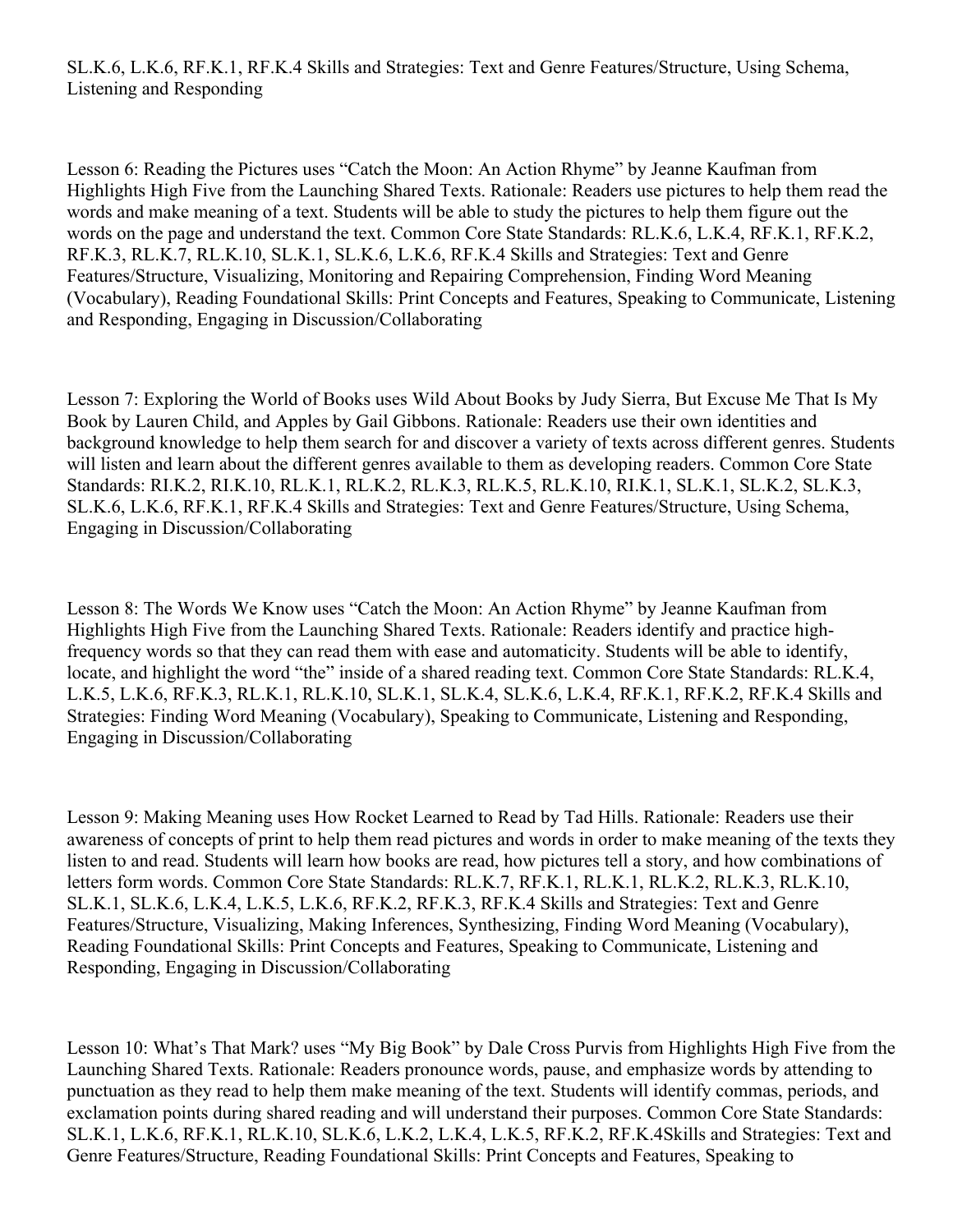## Communicate, Listening and Responding, Engaging in Discussion/Collaborating

Lesson 11: Collaborative Conversation uses We're Going on a Book Hunt by Pat Miller. Rationale: Readers come together to share their thinking and participate in conversations in order to grow their ideas and talk about the books they listen to and read. Students will learn about the rituals, routines, and procedures that support the conversational component of reading workshop. Common Core State Standards: RL.K.10, RL.K.1, RL.K.2, RL.K.3, RL.K.4, RL.K.5, RL.K.6, RL.K.7, SL.K.1, SL.K.2, SL.K.3, SL.K.4, SL.K.5, SL.K.6, L.K.6, RF.K.1, RF.K.4 Skills and Strategies: Text and Genre Features/Structure, Using Schema, Questioning, Speaking to Communicate, Listening and Responding, Engaging in Discussion/Collaborating

Lesson 12: Rereading Like a Storyteller uses "My Big Book" by Dale Cross Purvis from Highlights High Five from the Launching Shared Texts. Rationale: Readers reread for fluency by using rhythm, expression, and gestures to understand and hold on to the tone and meaning of the story. Students will be able to use the beat and rhyme in a shared reading text to reread in a variety of ways. Common Core State Standards: RF.K.2, RF.K.3, RL.K.10, RI.K.10, SL.K.1, SL.K.6, L.K.6, RF.K.1, RF.K.4 Skills and Strategies: Text and Genre Features/Structure, Visualizing, Reading Foundational Skills: Print Concepts and Features, Speaking to Communicate, Listening and Responding, Engaging in Discussion/Collaborating

#### Mini-Lessons

Lesson 1: Let's Choose a New Book uses Wild About Books by Judy Sierra and Read! Read! Read! by Amy Ludwig VanDerwater. Rationale: Readers use their schema and what they know about themselves as readers to make good choices about the books they are going to read. Students will think about the types of books that interest them and select appropriate texts to browse during independent reading time. Common Core State Standards: RL.K.5, RL.K.10, SL.K.1, SL.K.3, SL.K.5, SL.K.6, L.K.1, L.K.2, L.K.6, RF.K.4, W.K.8 Skills and Strategies: Text and Genre Features/Structure, Using Schema, Questioning

Lesson 2: Taking Care of Our Books uses We're Going on a Book Hunt by Pat Miller. Rationale: Readers appreciate the books that they read and have procedures to help care for them. Students will learn about book handling, as well as storing, returning, and caring for the books they read and have in their class library. Common Core State Standards: RL.K.5, RL.K.10, RI.K.5, RI.K.10, SL.K.1, SL.K.6, L.K.1, L.K.2, L.K.6, RF.K.4, W.K.8 Skills and Strategies: Text and Genre Features/Structure, Using Schema

Lesson 3: Curable Interruptions uses But Excuse Me That Is My Book by Lauren Child. Rationale: Readers are members of a respectful community and need to understand and value the procedures that are used during reading workshop. Students will collaboratively establish procedures with their teacher in order to ensure that reading workshop runs smoothly. Common Core State Standards: SL.K.1, RL.K.5, RL.K.10, RI.K.5, RI.K.10, SL.K.5, SL.K.6, L.K.1, L.K.2, L.K.6, RF.K.4, W.K.8 Skills and Strategies: Text and Genre Features/Structure, Using Schema, Listening and Responding

Lesson 4: Making the Text Memorable uses Wild About Books by Judy Sierra. Rationale: Readers use the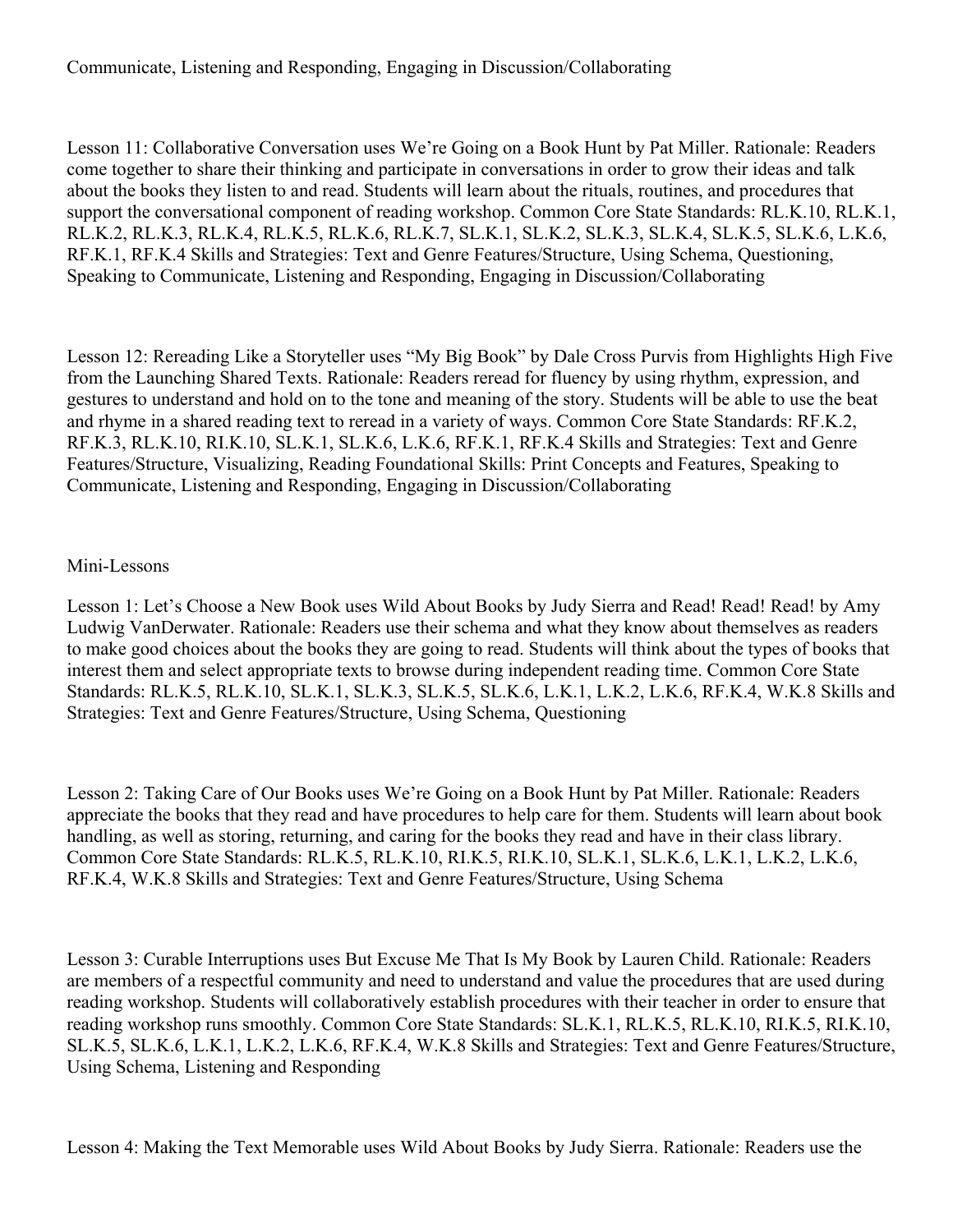images that accompany a text to immerse themselves in the key details as they read. Students will use images to visualize and to engage with a text in order to make it more memorable. Common Core State Standards: RL.K.1, RL.K.3, RL.K.7, RL.K.10, SL.K.1, SL.K.6, L.K.1, L.K.2, L.K.6, RF.K.4, W.K.8 Skills and Strategies: Text and Genre Features/Structure, Questioning, Making Inferences, Determining Importance, Engaging in Discussion/Collaborating

Lesson 5: Connecting the Pages uses How Rocket Learned to Read by Tad Hills. Rationale: Readers remember what they listen to and/or read in a text in order to follow the story or hold on to important information about a subject or topic. Students will follow the content of a book across the pages and think about what's happening and how it connects with what they have listened to or read so far. Common Core State Standards: SL.K.4, RL.K.1, RL.K.2, RL.K.3, RL.K.5, RL.K.7, RL.K.9, RL.K.10, SL.K.1, SL.K.2, SL.K.6, L.K.1, L.K.2, L.K.6, RF.K.4, W.K.8 Skills and Strategies: Questioning, Visualizing, Determining Importance, Synthesizing, Speaking to Communicate, Engaging in Discussion/Collaborating

Lesson 6: Buzzing About Books uses How Rocket Learned to Read by Tad Hills and Wild About Books by Judy Sierra. Rationale: Readers share their thoughts and identify key parts of their books with their partners. They also recommend books to others. Students will recommend books to their partners by retelling the main events and information and elaborating on the interesting parts of books they have read and enjoyed. Common Core State Standards: SL.K.2, RL.K.2, RL.K.3, RL.K.5, RL.K.7, RL.K.9, RL.K.10, RI.K.10, SL.K.1, SL.K.4, SL.K.6, L.K.1, L.K.2, L.K.6, RF.K.4, W.K.8 Skills and Strategies: Text and Genre Features/Structure, Using Schema, Determining Importance, Synthesizing,Engaging in Discussion/Collaborating

### **Integration of career readiness, life literacies and key skills**

| CRP.K-12.CRP2  | Apply appropriate academic and technical skills.                                                                                 |
|----------------|----------------------------------------------------------------------------------------------------------------------------------|
| CRP.K-12.CRP4  | Communicate clearly and effectively and with reason.                                                                             |
| CAEP.9.2.4.A.3 | Investigate both traditional and nontraditional careers and relate information to personal<br>likes and dislikes.                |
| CRP.K-12.CRP8  | Utilize critical thinking to make sense of problems and persevere in solving them.                                               |
| CAEP.9.2.4.A.4 | Explain why knowledge and skills acquired in the elementary grades lay the foundation for<br>future academic and career success. |

#### **Technology and Design Integration**

Students will interact with the lesson through the Smartboard.

Utilize programs on the IPad.

Observe and engage with SchoolTube videos.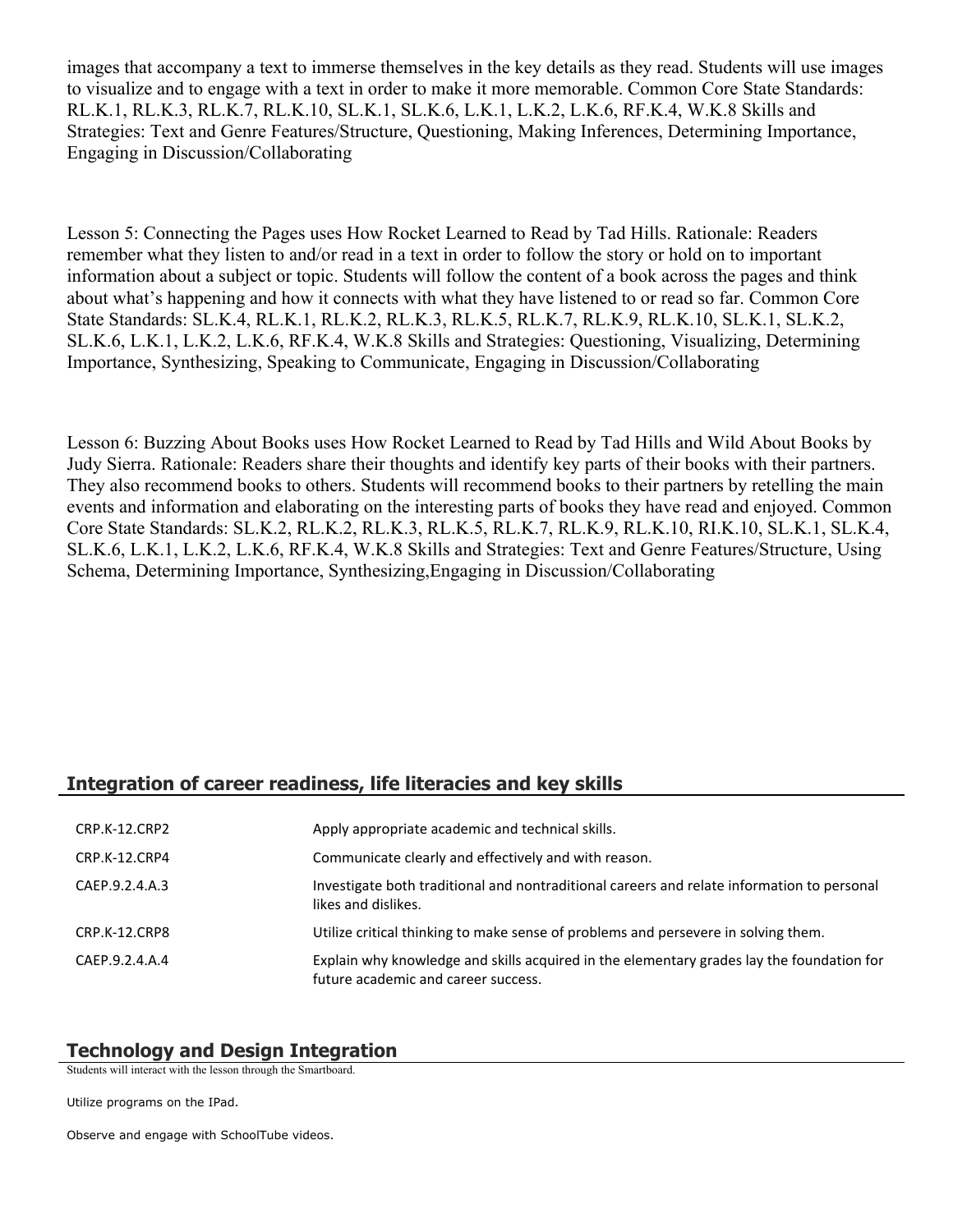Use of books on tape and listening center.

Use of Shutterfly Share Site.

Creation and publication of class created books.

TECH.8.1.2 Educational Technology: All students will use digital tools to access, manage, evaluate, and synthesize information in order to solve problems individually and collaborate and to create and communicate knowledge.

#### **Interdisciplinary Connections**

Students will draw pictures to express what they understand but cannot yet write.

| SOC.6.1.2. Civics PI.5 | Describe how communities work to accomplish common tasks, establish responsibilities,<br>and fulfill roles of authority.                                                                    |
|------------------------|---------------------------------------------------------------------------------------------------------------------------------------------------------------------------------------------|
| SOC.6.1.4.A.CS1        | Rules and laws are developed to protect people's rights and the security and welfare of<br>society.                                                                                         |
| SOC.6.1.4.C.CS1        | People make decisions based on their needs, wants, and the availability of resources.                                                                                                       |
| SOC.6.1.2. Civics CM.3 | Explain how diversity, tolerance, fairness, and respect for others can contribute to<br>individuals feeling accepted.                                                                       |
| SOC.6.1.2. EconET.1    | Explain the difference between needs and wants.                                                                                                                                             |
| SOC.6.1.2. Civics PD.1 | Engage in discussions effectively by asking questions, considering facts, listening to the<br>ideas of others, and sharing opinions.                                                        |
| SOC.6.1.2. Civics PI.4 | Explain how all people, not just official leaders, play important roles in a community.                                                                                                     |
| SOC.6.1.2. Civics PR.4 | Explain why teachers, local community leaders, and other adults have a responsibility to<br>make rules that fair, consistent, and respectful of individual rights.                          |
| SOC.6.1.2. Civics PI.3 | Explain how individuals work with different levels of government to make rules.                                                                                                             |
| VPA.1.3.2.D.1          | Create two- and three-dimensional works of art using the basic elements of color, line,<br>shape, form, texture, and space, as well as a variety of art mediums and application<br>methods. |

### **Differentiation**

- Understand that gifted students, just like all students, come to school to learn and be challenged.
- Pre-assess your students. Find out their areas of strength as well as those areas you may need to address before students move on.
- Consider grouping gifted students together for at least part of the school day.
- Plan for differentiation. Consider pre-assessments, extension activities, and compacting the curriculum.
- Use phrases like "You've shown you don't need more practice" or "You need more practice" instead of words like "qualify" or "eligible" when referring to extension work.
- Encourage high-ability students to take on challenges. Because they're often used to getting good grades, gifted students may be risk averse.

### **Definitions of Differentiation Components**:

- o Content the specific information that is to be taught in the lesson/unit/course of instruction.
- o Process how the student will acquire the content information.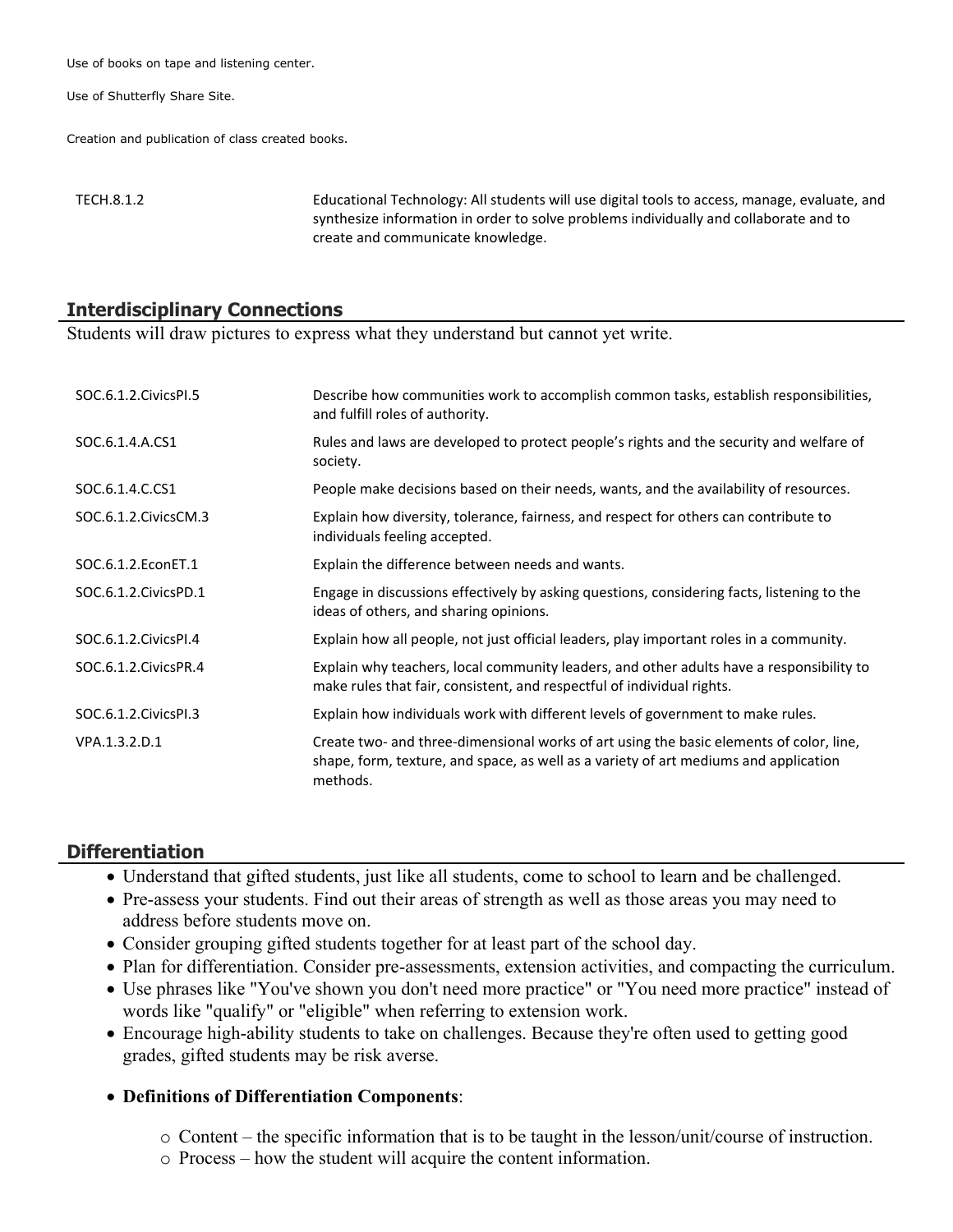- o Product how the student will demonstrate understanding of the content.
- o Learning Environment the environment where learning is taking place including physical location and/or student grouping

## **Differentiation occurring in this unit:**

Students will be offered leveled readers for their personal reading.

Intervention services as needed.

Independent work and assignments.

# **Modifications & Accommodations**

Refer to QSAC EXCEL SMALL SPED ACCOMMOCATIONS spreadsheet in this discipline.

# **Modifications and Accommodations used in this unit:**

IEP and 504 accommodations will be utilized.

# **Benchmark Assessments**

**Benchmark Assessments** are given periodically (e.g., at the end of every quarter or as frequently as once per month) throughout a school year to establish baseline achievement data and measure progress toward a standard or set of academic standards and goals.

### **Schoolwide Benchmark assessments:**

Aimsweb benchmarks 3X a year

Linkit Benchmarks 3X a year

DRA

### **Additional Benchmarks used in this unit:**

### DRA

Aimsweb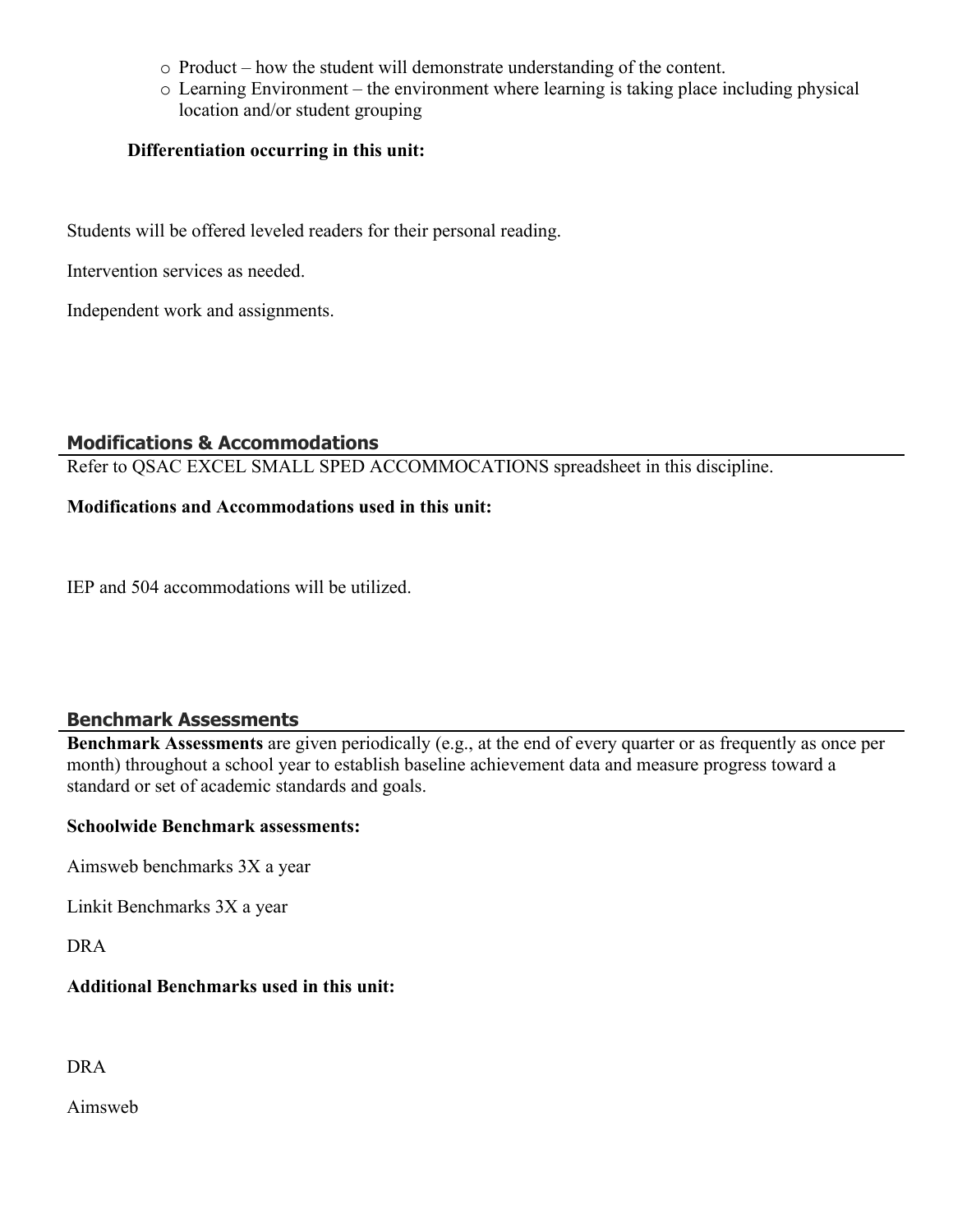# **Formative Assessments**

Assessment allows both instructor and student to monitor progress towards achieving learning objectives, and can be approached in a variety of ways. **Formative assessment** refers to tools that identify misconceptions, struggles, and learning gaps along the way and assess how to close those gaps. It includes effective tools for helping to shape learning, and can even bolster students' abilities to take ownership of their learning when they understand that the goal is to improve learning, not apply final marks (Trumbull and Lash, 2013). It can include students assessing themselves, peers, or even the instructor, through writing, quizzes, conversation, and more. In short, formative assessment occurs throughout a class or course, and seeks to improve student achievement of learning objectives through approaches that can support specific student needs (Theal and Franklin, 2010, p. 151).

#### **Formative Assessments used in this unit:**

**Discussion** 

**Worksheets** 

Teacher observation

### **Summative Assessments**

**Summative assessments** evaluate student learning, knowledge, proficiency, or success at the conclusion of an instructional period, like a unit, course, or program. Summative assessments are almost always formally graded and often heavily weighted (though they do not need to be). Summative assessment can be used to great effect in conjunction and alignment with formative assessment, and instructors can consider a variety of ways to combine these approaches.

#### **Summative assessments for this unit:**

Unit assessments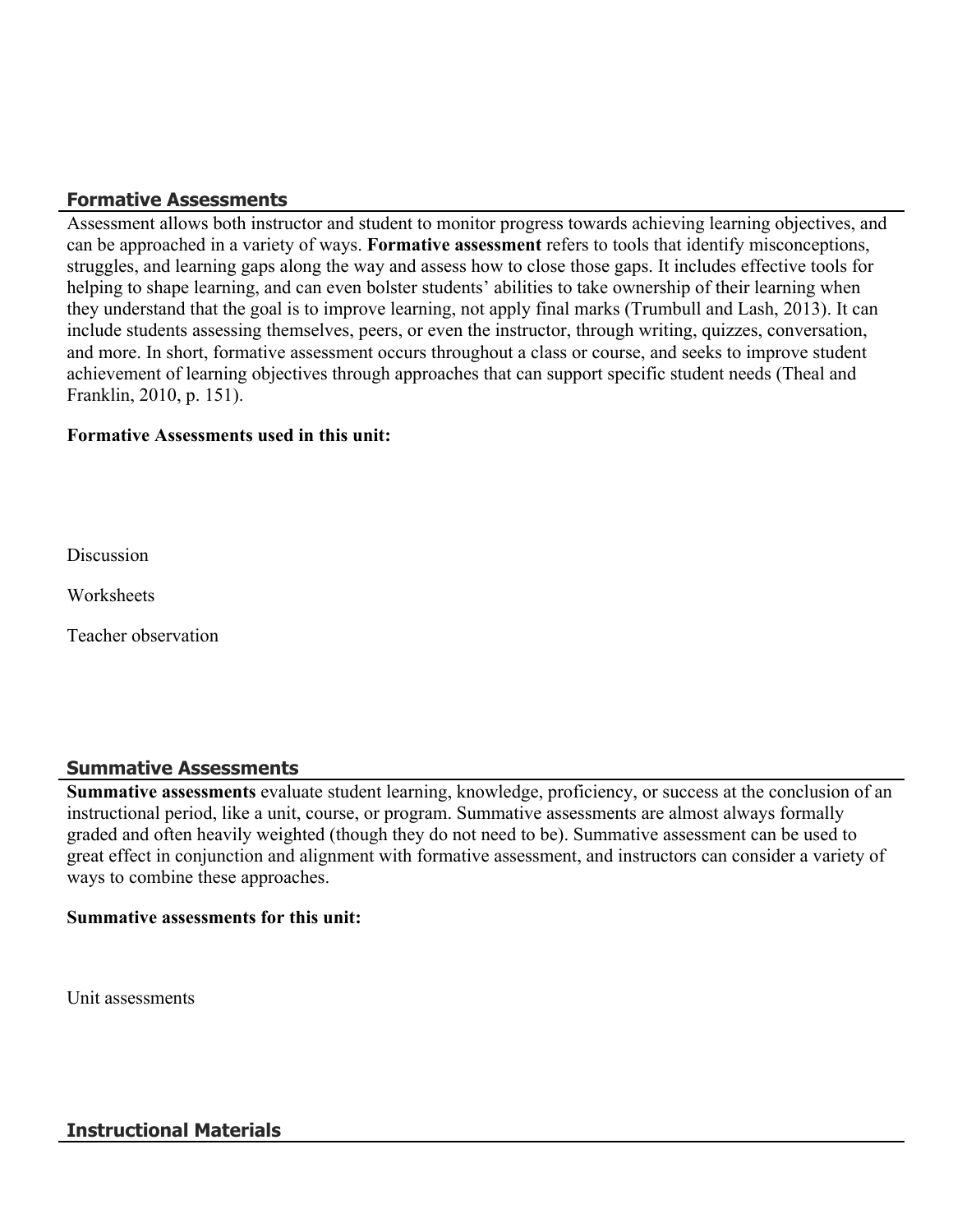Schoolwide, Inc. Launching unit

Mentor Texts:

 Apples by Gail Gibbons But Excuse Me That Is My Book by Lauren Child How Rocket Learned to Read by Tad Hills Read! Read! Read! by Amy Ludwig VanDerwater We're Going on a Book Hunt by Pat Miller Wild About Books by Judy Sierra

Catch the Moon: An Action Rhyme" by Jeanne Kaufman from Highlights High Five "The Itsy Bitsy Spider" from Highlights High Five "My Big Book" by Dale Cross Purvis from Highlights High Five

Leveled classroom Library for differentiated reading choices.

| <b>Standards</b> |                                                                                                                                                                                                                          |
|------------------|--------------------------------------------------------------------------------------------------------------------------------------------------------------------------------------------------------------------------|
| LA.RL.K.9        | With prompting and support, compare and contrast the adventures and experiences of<br>characters in familiar stories.                                                                                                    |
| LA.RL.K.6        | With prompting and support, name the author and illustrator of a story and define the<br>role of each in telling the story.                                                                                              |
| LA.RF.K.1        | Demonstrate understanding of the organization and basic features of print.                                                                                                                                               |
| LA.SL.K.1        | Participate in collaborative conversations with diverse partners about kindergarten topics<br>and texts with peers and adults in small and larger groups.                                                                |
| LA.RL.K.10       | Actively engage in group reading activities with purpose and understanding.                                                                                                                                              |
| LA.SL.K.2        | Confirm understanding of a text read aloud or information presented orally or through<br>other media by asking and answering questions about key details and requesting<br>clarification if something is not understood. |
| LA.RF.K.4        | Read emergent text with one-to-one correspondence to develop fluency and<br>comprehension skills.                                                                                                                        |
| LA.SL.K.3        | Ask and answer questions in order to seek help, get information, or clarify something that<br>is not understood.                                                                                                         |
| LA.SL.K.4        | Describe familiar people, places, things, and events and, with prompting and support,<br>provide additional detail.                                                                                                      |
| LA.SL.K.5        | Add drawings or other visual displays to descriptions as desired to provide additional<br>detail.                                                                                                                        |
| LA.RF.K.2        | Demonstrate understanding of spoken words, syllables, and sounds (phonemes).                                                                                                                                             |
| LA.L.K.1         | Demonstrate command of the conventions of standard English grammar and usage when<br>writing or speaking.                                                                                                                |
| LA.RF.K.3        | Know and apply grade-level phonics and word analysis skills in decoding and encoding<br>words.                                                                                                                           |
| <b>LA.RI.K.2</b> | With prompting and support, identify the main topic and retell key details of a text.                                                                                                                                    |
| LA.SL.K.6        | Speak audibly and express thoughts, feelings, and ideas clearly.                                                                                                                                                         |